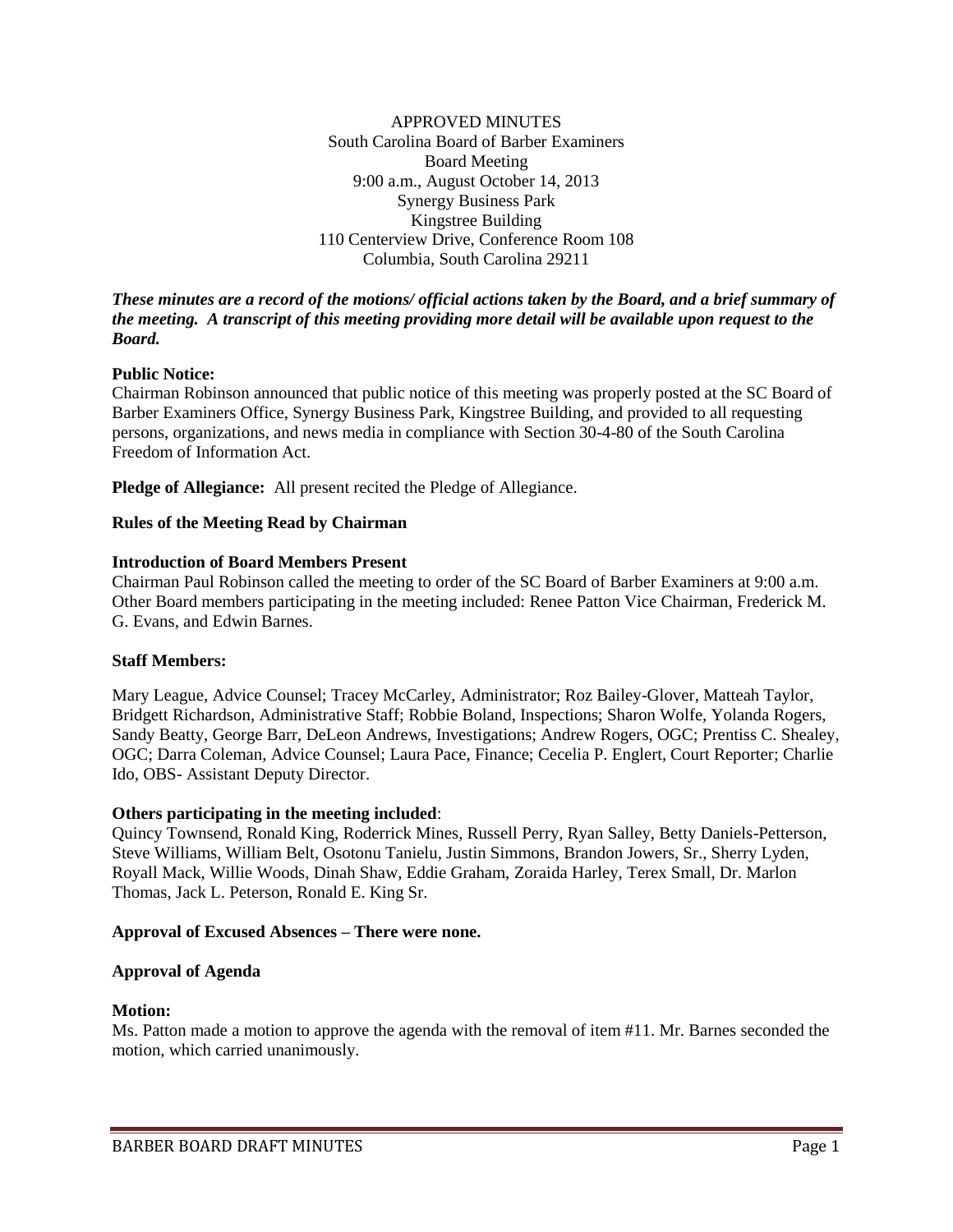# **Approval of Meeting Minutes – August 12, 2013**

# **Motion:**

Mr. Barnes made a motion to accept the minutes from August 12, 2013. Ms. Patton seconded the motion, which carried unanimously.

## **Chairman's Remarks – Paul E Robinson - there were none.**

### **Fee Adjustment Proposal – Darra Coleman, LLR Advice Counsel, presented on behalf of LLR Director, Holly Pisarik**

Ms. Coleman stated there is a fee adjustment being proposed for the Cosmetology and Barber Boards. LLR staff also provides administrative services for the Massage Therapy Panel however, sometime during the Spring of 2014, the Massage Therapy Panel will be removed from under the current Administrator, leaving only the Cosmetology and Barber Boards for staff to service. In addition, the process of conducting investigations will be changed to reduce the cycle time. The goal will be to complete investigations within 60 days from the complaint stage to the case going to the IRC for review. Ms. Coleman stated there are currently eight individuals, (includes the inspectors and investigators) working for the boards. LLR will add three more investigator positions. Investigators will receive industry specific training from the CLEAR organization from November 5-6, 2013 in preparation for national certification. In addition, the Office of General Counsel has been expanded to expedite cases. The goal for the completion of Board Orders will also be a 60 day turn-around time. LLR is also preparing to add information technology tools such as a Face Book page for the Real Estate and Accountancy Boards. The web site is in the testing phase. Some Boards don't want a Face Book page, so it's completely up to the Barber Board if you wish to participate. Mr. Robinson stated that the Board will consider having a Face Book page, and will get back to LLR with an official vote. Finally, LLR's goal is to have all Board applications online. At this time only the renewals are online. There are currently six staff members and a total of eight inspectors and investigators working for the Board. Ms. Coleman read segments of Section 40-1-50 regarding fee structures. The text read indicated that the director shall adjust fees for revenuefunded boards in accordance with Section 40-1-50 (D). In addition, fees may be adjusted biennially to ensure they are sufficient but not excessive to cover expenses including the total of the direct and indirect costs to the State for the operation of each respective board. If the current fees and the projected program activity do not support the projected program's expenses, LLR will develop alternative fee structures which would ensure the program's continuing financial stability as required by law.

Ms. Coleman provided the Board with a copy of their budget covering 2010 through 2013. Ms. Coleman covered, in detail, specific line items on each budget sheet. Ms. Coleman explained the costs of the Office of Investigative Enforcement and the legal expenses and how the percentage of those expenses are based on the number of complaints filed for the Board versus the entire agency which represents .047% of the total expense. There was also a \$203,071 adjustment made to the budget because the Board cannot use fees collected from fines to cover expenses or to be used as revenue. In some rare situations, the Board can draw-down from the fine fees. Last year the Board used \$52,000 of their fine fees to cover costs. Ms. Coleman stated that 10% of the Boards budget goes to the General Fund. In addition there is an Immigration Provision 65.8 which requires 100% funding and the use of funds from the Professional Occupational Licensing (POL). In addition POL funds 10% of the OSHA Program Provision 65.7. By the year 2010 the board's deficit began and continues to grow. Ms. Coleman also discussed the increase in building rents and other costs due to the new lease.

Ms. Coleman recommended increasing the renewal fees. If approved, the increases would take effect at the next renewal cycle. The intention is for each program to be self sustaining. The Board must vote today. LLR is trying to correct past financial problems and provide the Boards with better data. Unfortunately they only have three years of records available to work with. There was a brief discussion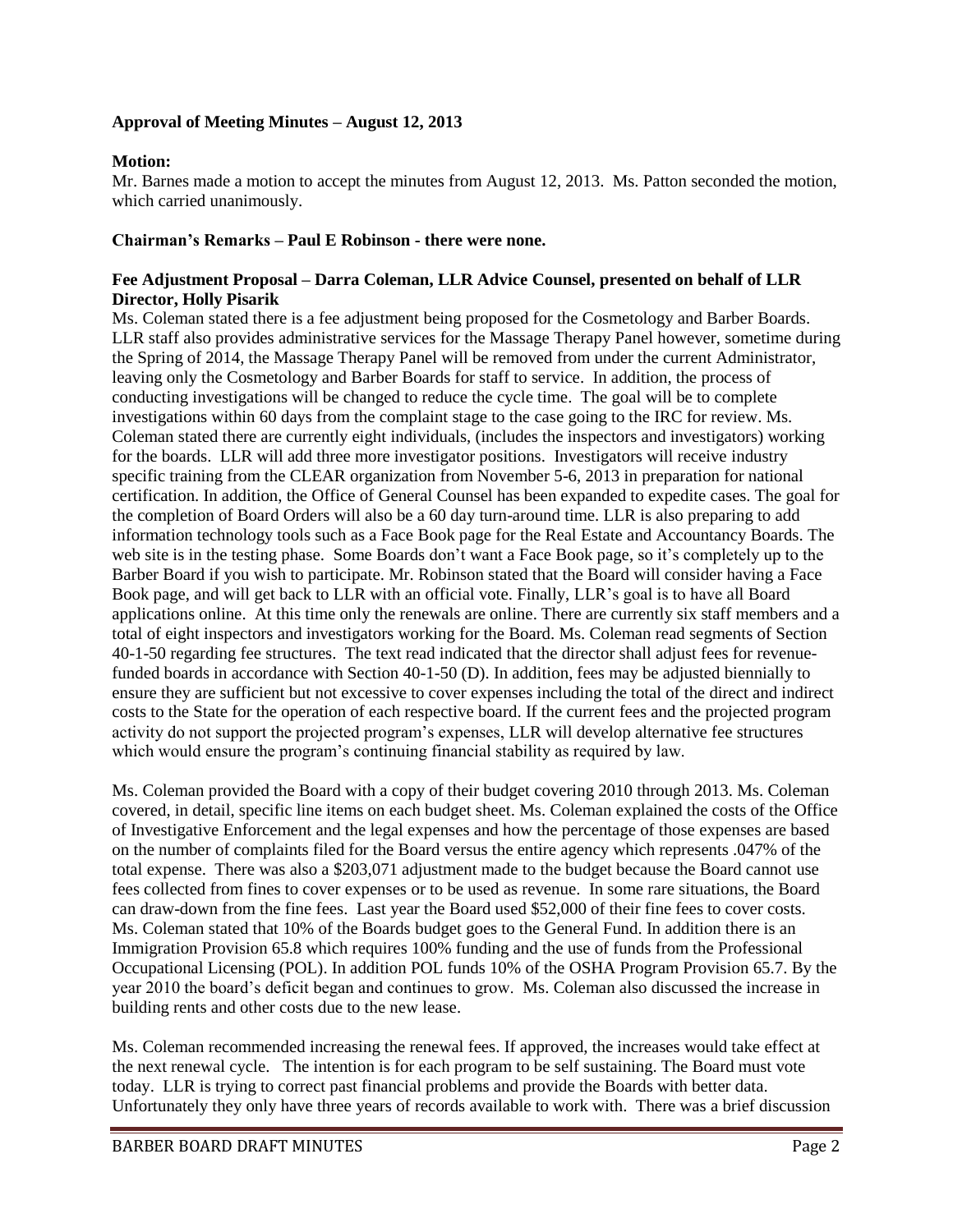about hiring an investigative consultant. Ms. Coleman stated that an investigative consultant would be hired on an as needed basis. Mr. Robinson and the Board members thanked Ms. Coleman for her thorough coverage of the budget. It was the first time anyone had answered their questions in years with data.

| TITLE TROUDING OUR DERECK WARD VILL INCLUMED IN TURNER IN HERE II OMAAN MY MY TONG HUD |                                  |                                 |
|----------------------------------------------------------------------------------------|----------------------------------|---------------------------------|
| <b>Registered Barber - \$125</b>                                                       | <b>Barber College - \$300</b>    | <b>Master Hair Care - \$150</b> |
| Barber Assistant Manicurist - \$100   Shampoo Assistant - \$100                        |                                  | <b>Barber Shop - \$125</b>      |
| Hair Braider - \$100                                                                   | <b>Barber Instructor - \$140</b> |                                 |

#### **Mr. Robinson stated that the increase in renewal fees would be as follows;**

### **Motion:**

Mr. Barnes made a motion to increase the fees as stated. Ms. Patton seconded the motion, which carried unanimously.

### **Administrator's Remarks, For Information – Tracey McCarley**

Ms. McCarley introduced Ms. Yolanda Rodgers to provide the OIE Report in Ms. Wolfe's absence.

#### **OIE Report – Office of Investigations and Enforcement – Sharon Wolfe**

Ms. Yolanda Rodgers appeared before the Board on behalf of Ms. Wolfe to review the OIE Report. The cases received from January 1, 2013 – October 9, 2013 are as follows: Active Investigations = 3; Closed Investigations = 1; Do Not Open Case = 3. Cases closed from January 1,  $2013 -$ October 9, 2013 are as follows: Closed Cases  $= 14$ ; and Do Not Open  $= 3$ . The OIE report was accepted as information only.

#### **OIE Report – Prentiss Shealy**

There were three cases dismissed, one case dismissed with a cease and desist notice and one formal complaint received with a cease and desist notice issued.

#### **OGC Report – Office of General Counsel – Prentiss Shealy**

Ms. Shealy provided the Board with copies of the OGC Case Load Statistics report. The cases received as of October 14, 2014 are as follows: Open Cases = 51; Pending Actions = 20; Pending CA/MOAs = 28; Pending Final Order Hearings  $= 2$ ; Pending Final Orders  $= 1$  and Closed Cases  $= 12$ . The Board accepted the data as information.

#### **Inspection Report – Robbie Boland**

Mr. Boland reviewed the inspections report with the Board and indicated that the report included both schools and barber colleges. There were a total of 1,277 inspections completed January – September, 2013. The Board accepted the report as information.

### **Old Business**

### **Resolution Guidelines – Robbie Boland**

Mr. Boland reviewed the draft resolution guidelines with the Board. Mr. Boland stated that items #11 and #32 were the same so he would delete item #32 from the approved version. Mr. Boland stated the guidelines could be changed by the Board at any time.

#### **Motion:**

Ms. Patton made a motion to accept the new resolution guidelines and the respective fines as written with the deletion of item #32. Mr. Evans seconded the motion, which carried unanimously.

### **IRC Professional Member: Primary & Secondary –** Prentiss Shealey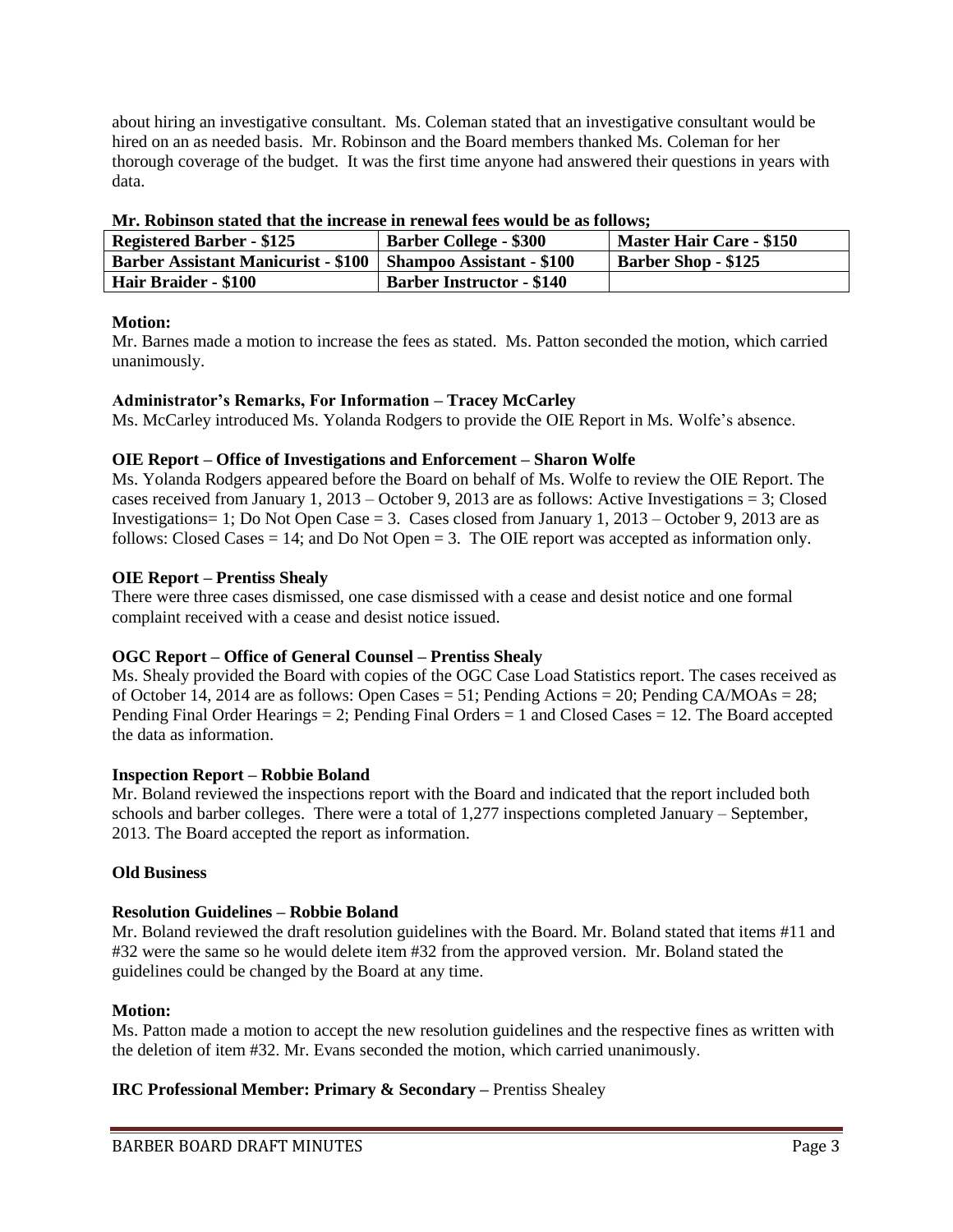Ms. Shealey stated that the OGC would like for the Board to nominate a primary and a secondary IRC Professional Member. The person should be familiar with the sanitary rules and regulations and should be someone in good standing with the Board. This is a non paid position and the IRC meets approximately four times per year. There were names mentioned but no one was selected. Mr. Robinson stated that there were two names consider, Mr. Nathaniel Stewart from Columbia and Mr. Howard Boyd from Charleston, SC. Mr. Robinson stated that the Board would contact Ms. Shealey with the name of the names by the end of the week.

## **New Business**

# **Review for Approval of Third Student Permit – Quincy Townsend**

Mr. Townsend appeared before the Board seeking approval of a third permit to complete his barber training. Mr. Townsend stated that in February, 2013, he intended to complete his training under Mr. Christopher Murphy, but the shop is forty miles away, and he needs to complete his training closer to home. The application submitted shows he completed 528 hours. Mr. Townsend stated he completed 1,344 hours, but did not have the transcript to show the Board. The Board deferred the application until Mr. Townsend could obtain his transcript to show he completed 1,344 hours of training. In addition, Mr. Christopher Murphy's license #6538 is expired and has not been reinstated. Mr. Robinson let Mr. Townsend know the Board could not award a permit until the barber instructor has a current license. Mr. Townsend was advised to complete another application with an instructor with a current license. Mr. Townsend withdrew his application.

# **Review for Approval of Third Student Permit – Ronald King**

Mr. King appeared before the Board seeking approval of a third permit. Mr. King stated he received a permit in 2002 to attend Denmark Tech with Mr. Leroy Ruff. He left the school in 2005, but now that he lives in Greenville he can finish his training. Mr. King stated he completed 1,100 hours, but did not have a transcript. Mr. Robinson asked Ms. McCarley to ensure that all applicants attending future board meetings must provide a copy of their training hours for the board's review. Staff confirmed that Mr. King completed 1,100 hours.

### **Motion:**

Mr. Evans made a motion to approve the third permit. Ms. Patton seconded the motion, which carried unanimously.

Mr. Robinson let Mr. King know that a fourth permit is not given, so make sure he completes his hours.

### **Review for Approval of Third Student Permit – Roderrick Mines**

Mr. Mines appeared before the Board seeking approval of a third permit. Mr. Mines brought Ms. Lakeba Mines as a character witness. Mr. Mines stated he attended Harley's Beauty & Barber Career Institute for one year. He also used his second permit. Mr. Mines stated he completed 960 hours. Mr. Mines also made comments about his financial aid package to the Board. Mr. Robinson let Mr. Mines know that the financial aid arrangement is between the student and the school and not the Board. Mr. Mines did not complete an application for the third student permit. Mr. Robinson let Mr. Mines know that he must submit an application before the Board could render a decision about a third permit. No motion was made or determination given until the application is received.

### **Review for Approval to Take the Examinations – Russell Perry**

Mr. Perry was sent a letter on September 18, 2013 to appear before the Board. Mr. Perry was not present when called. No motion was made since Mr. Perry was not present.

# **Review for Approval of Background Check for Renewal / Reinstatements – Charles Neal**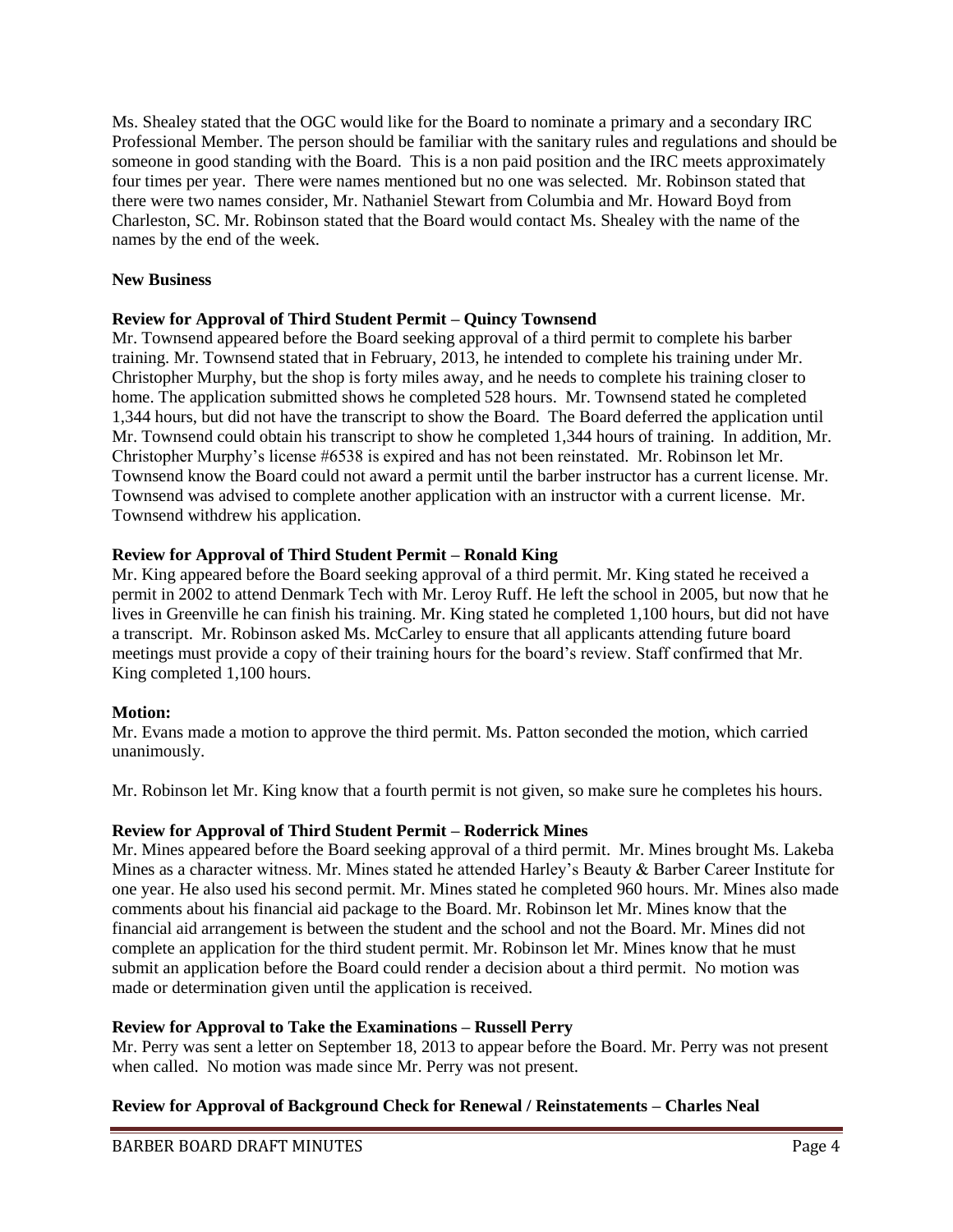Mr. Neal appeared before the Board seeking to reinstate his license with new charges on his background report. Mr. Neal stated that he has been cutting hair for over twenty years, and has had convictions on his record over the past five years. Mr. Neal stated that he has a job waiting at Smokes Barbershop in Columbia if his license is reinstated. Mr. Neal stated that from 1991-2013 he has experienced legal problems and was charged with misdemeanors for which he paid fines. However, the December 2012 charge has not been resolved yet. Mr. Robinson stated that there will not be a determination made by the Board until the 2012 charge is settled.

# **Motion:**

Ms. Patton made a motion to defer this case until the next Board meeting on December 9, 2013. Mr. Barnes seconded the motion, which carried unanimously.

# **Review for Approval of Background Check for Renewal / Reinstatements – Ryan Salley**

Mr. Salley appeared before the Board seeking to reinstate his license with new charges on his background report. Mr. Salley stated that he is still on parole for five years for traffic violations that were previously discussed at the last meeting with the Board. He answered yes on the renewal form, but there are no new charges other than the traffic report he submitted. He was given five years probation by the Board in 2011. Probation ends in 2016.

# **Motion:**

Mr. Evans made a motion to approve the renewal and the five year probation continues as previously ordered by the Board. Mr. Barnes seconded the motion, which carried unanimously.

### **Review for Approval of Background Check for Renewal / Reinstatements – Betty Daniels-Peterson**

Ms. Peterson appeared before the Board seeking approval to reinstate her master hair care license, and the instructor's license with a background report. Ms. Peterson stated that she checked yes on the renewal form because she had an outstanding tax violation on record from 2010 to which she plead guilty. The charge was not connected to the barber industry or profession. There was some discussion.

# **Motion:**

Ms. Patton made a motion to reinstate the licenses. Mr. Barnes seconded the motion, which carried unanimously.

### **Review for Approval of Background Check for Renewal / Reinstatements – Eddie Graham**

Mr. Graham appeared before the Board seeking approval to reinstate his barber license with a background report. Mr. Graham did not have any identification and could not be sworn in. Mr. Robinson deferred the determination to the next board meeting scheduled in December 9, 2013 or the January , 2014 meeting.

### **Review for Approval of Background Check for Renewal / Reinstatements – Christopher Boswell**

Mr. Boswell was sent a letter on September19, 2013 to appear before the Board to answer questions regarding his background report. Mr. Boswell was not present. The Board did not make any determination regarding this case.

### **Review for Approval of Application with Background Check – Steve Williams**

Mr. Williams appeared before the Board seeking approval for his barber apprentice license with a background report. Mr. Williams stated that since 2007 he had some infractions on his record. He stated he was in a car with others people where there was an open container and everyone received a charge. Mr. Williams stated he was not on probation, and has a job waiting at You're Next Barber Shop in South Carolina. Mr. Williams also stated that no infractions occurred in or near a barber shop.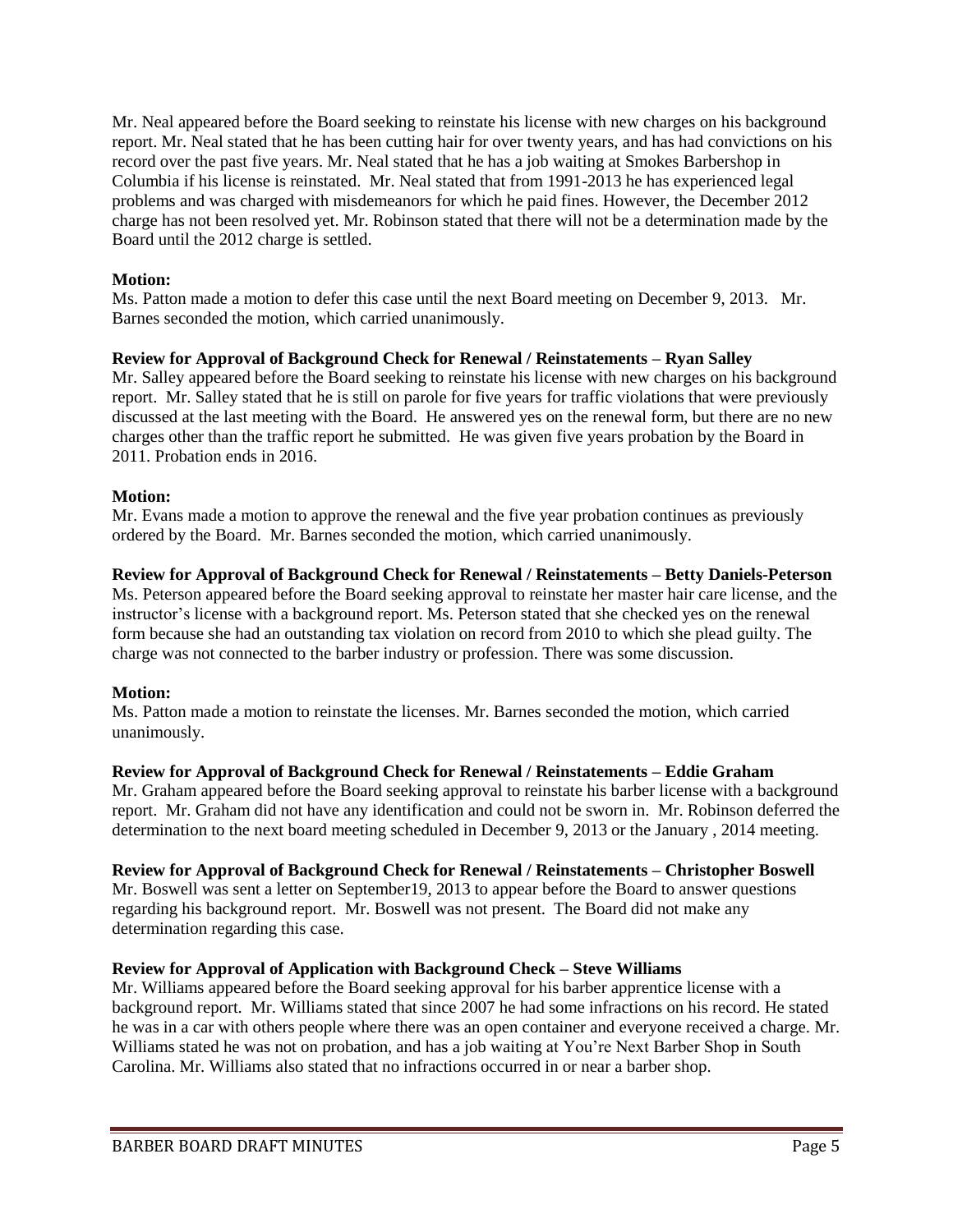# **Motion:**

Ms. Patton made a motion to approve the apprentice license. Mr. Evans seconded the motion, which carried unanimously.

# **Review for Approval of Application with Background Check – William Belt**

Mr. Belt appeared before the Board seeking approval of his Master Hair Care Apprentice license with a background report. Mr. Belt stated that he has made mistakes and is trying to get his life in order for his children. He has a job waiting a Chauncey's Barber shop if the license is awarded. There was some discussion.

# **Motion:**

Mr. Evans made a motion to approve the license. Ms. Patton seconded the motion, which carried unanimously.

# **Review for Approval of Application with Background Check – Osotonu Tanielu**

Mr. Tanielu appeared before the Board seeking approval of his Master Hair Care Apprentice license with a background report. Mr. Tanielu stated that he is not on probation and has not been in any trouble since 2008. Mr. Tanielu stated he went to school in Georgia and completed 3,500 hours of training.

### **Motion:**

Mr. Evans made a motion to approve the license. Ms. Patton seconded the motion, which carried unanimously.

# **Review for Approval of Application with Background Check – Justin Simmons**

Mr. Simmons appeared before the Board seeking approval of his Master Hair Care Apprentice license with a background report. Mr. Simmons stated he had problems when he was younger. He has not had any arrests in seven years. Mr. Simmons stated that he is now active in his community and church. Mr. Simmons stated he is not on probation and has a job waiting for him at Clipper Kings in Charleston, SC.

### **Motion:**

Ms. Patton made a motion to approve the license. Mr. Evans seconded the motion, which carried unanimously.

# **Review for Approval of Application with Background Check – Mr. Brandon Jowers Sr.**

Mr. Jowers appeared before the Board seeking approval of his Master Hair Care Apprentice license with a background report. Mr. Jowers stated that he completed 1500 hours at the Top of the Line Barber College. There were some arrests in his past and he recently went to court for those charges. For the 2011 charge he received community service and drug counseling. Mr. Jowers is on probation for three years or until 2015.

### **Motion:**

Mr. Evans made a motion to approve the license with probation to run concurrent with the State probationary period. Mr. Jowers will submit a background report at the end of each year to the Board at his own expense. Ms. Patton seconded the motion, which carried unanimously.

### **Review for Approval of Application with Background Check – Royall Mack**

Mr. Mack appeared before the Board seeking approval of his Registered Barber Apprentice license. Mr. Barnes recused himself from the hearing and will sign a statement of recusal. Mr. Barnes left the meeting. Mr. Mack's attorney, Ms. Sherry Lyden was also present. Ms. Lyden presented Mr. Mack's case. While living in New Jersey, Mr. Mack suffered from mental problems and exposed himself to a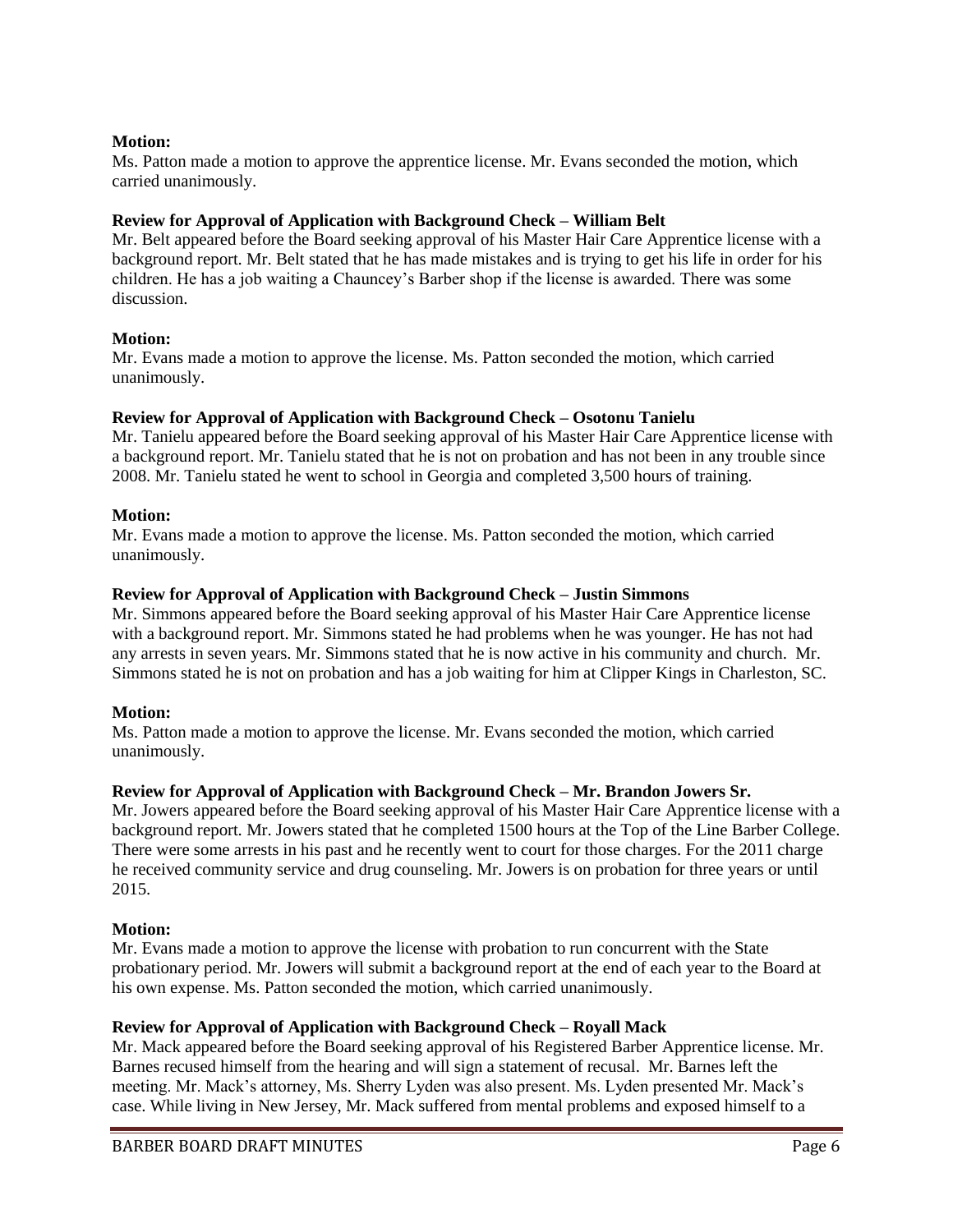minor. He was sentenced to life time probation in New Jersey and will suffer from this poor decision. The case and probation has been transferred to South Carolina as an out of state case. Mr. Mack's freedom is restricted. He reports once per month for probation. He received counseling in New Jersey and that counseling will continue in South Carolina. Mr. Mack spent twenty years in the U.S. Air Force where he received high accommodations for his service and accomplishments. Ms. Lyden stated that Mr. Mack's problem was an isolated and very unfortunate incident which occurred in 1999 where he was charged with solicitation. So if the Board requires any additional information for his background report, the 1999 charge will appear. Mr. Mack spoke on his own behalf and stated he was very sorry and became very emotional about his action. Mr. Mack stated that he has a job waiting at Jazzy Cuts in Charleston, SC. Mr. Evans clarified that the Mr. Mack's probation expires on December 05, 2061. However, at the fifteen year mark, Mr. Mack will be able to request that the charges be expunged from his record.

### **Motion:**

Mr. Evans made a motion to approve the license. Ms. Patton seconded the motion, which carried unanimously.

### **Review for Approval of Application with Background Check – Shakia Graham**

Ms. Graham was mailed a letter on September 19, 2013 to appear before the Board seeking approval for a hair braider registration with a background report. Ms. Graham was not present to answer questions. The Board did not make and motion or determination on this case.

## **Review for Approval of Barber School Opening – Ridgeview High School, Brenda M. Foxworth, instructor Mr. Terex Smalls, and Marlon Thomas**

Mr. Smalls and Mr. Thomas appeared before the Board to answer questions about the opening of a barber school at Ridgeview High School. Mr. Smalls is the only instructor. There are sixty students interested and thirty-two applicants have applied. Mr. Robinson stated that there must be three instructors, or one instructor per every twenty students. The Board must be provided with a diagram of the classroom and lab to show the chairs, and sinks etc., that will support the program. Mr. Smalls stated they plan to open the program to students by January, 2014. Mr. Robinson stated that a member of the Board will visit the school with the inspector before the Thanksgiving break. All classrooms should be set-up and ready for inspection. Board member, Mr. Evans will contact the school with the inspection date and time.

### **Motion:**

Ms. Patton made a motion to approve the barber school license contingent with the board visit and inspection. Mr. Evans seconded the motion, which carried unanimously.

#### **Request for a Modification of Final Order – Willie Woods**

Mr. Woods requested a hearing before the Board to ask for clemency or a reduction in the suspension of his barber instructor's license. Mr. Woods explained his military background and his fire fighting career history. Staff member, Ms. Richardson stated that Mr. Woods paid his fines and is in compliance with the Board's Order from July 1, 2013. Mr. Barnes clarified that the original Order and penalty was given to Mr. Woods for good reasons. Mr. Woods stated that he appeared before the Board in October of 2012 and he thought that his suspension would begin at that time. Since October 2012 he has not had any opportunity to work with students. Mr. Woods still has a current Master Hair Care license. Ms. Richardson stated that there was a backlog of Orders and technically the effective date of the suspension given in October of 2012 was correct. The suspension will end on October 20, 2014.

#### **Motion:**

Ms. Patton made a motion that the request for clemency is denied and that the original Order for case 2011-19 remain in effect. Mr. Barnes seconded the motion, which carried unanimously.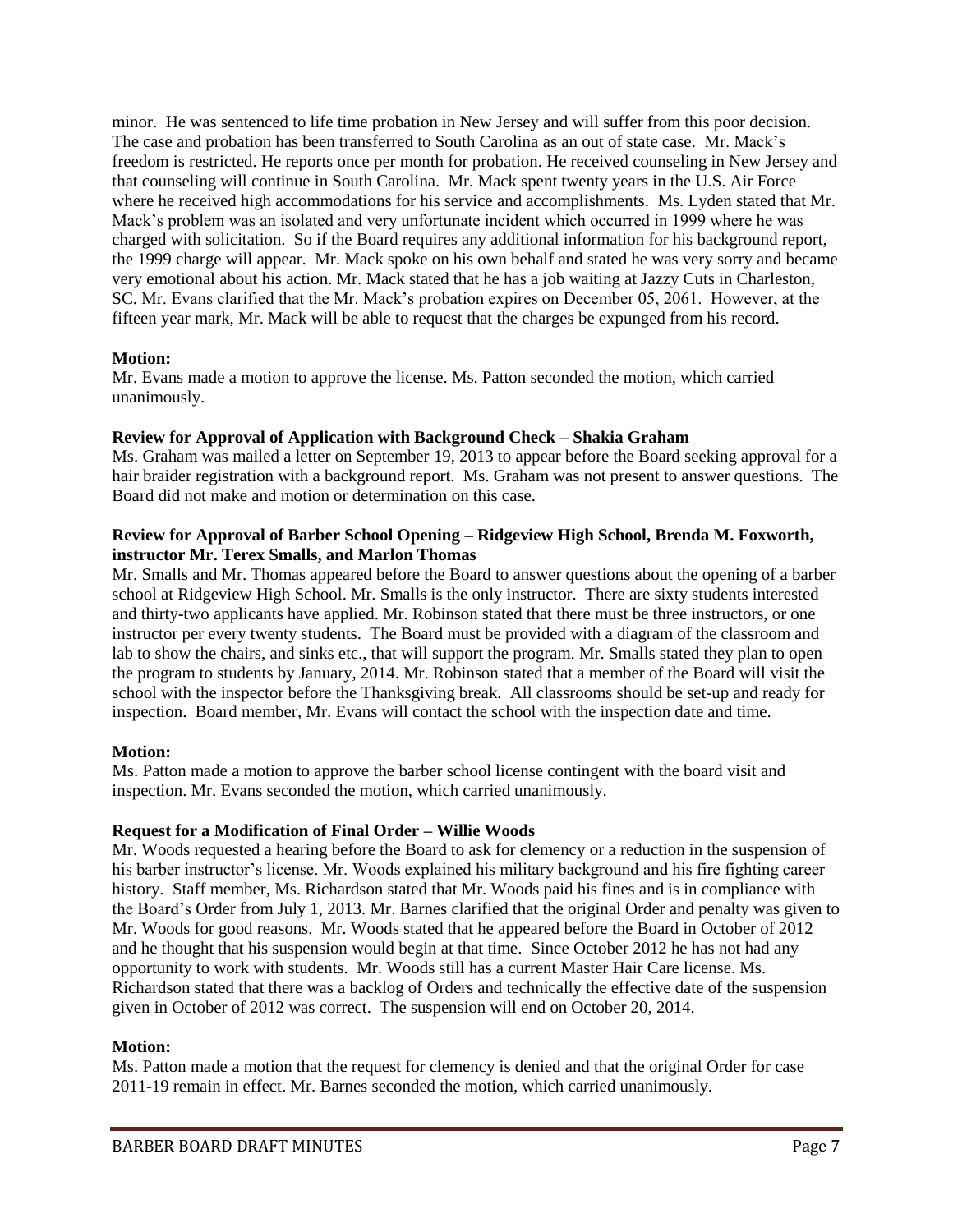### **30 MINUTE LUNCH BREAK**

#### **Hearing: JB's - Case #2012-10**

Ms. McCarley let the Board know that this case would not be presented today.

### **Hearing: Roy Keitt – Case #2012-22**

Mr. Keitt appeared before the Board to answer questions regarding the investigation findings. Assistant General Counsel, Prentiss C. Shealey presented the case to the Board. The memorandum of agreement stipulated that on March 9, 2012 and Inspector for the Board conducted and inspection of The Royal Image Barber Shop (BS 15606) and found an employee-student providing barber services without a license and working with an expired On the Job (OJT) permit without an instructor present. This action is in violation of SC Code 40-7-110 and 40-7-30. Mr. Keitt stated that he has been a barber for over twenty years. This is his first violation. Mr. Keitt stated he did the wrong thing for the right reasons and he had no excuse. Mr. Keitt apologized to the Board for his actions.

#### **Motion:**

Ms. Patton made a motion to suspend the Barber Instructor license of a period of one year. Mr. Evans seconded the motion, which carried unanimously.

#### **Hearing: Get Money Barber Shop- Case #2012-14 (BS#71185), Cleveland Mack Jr.**

Mr. Mack appeared before the Board to answer questions regarding the investigation findings. Assistant General Counsel, Prentiss C. Shealey presented the case to the Board. Ms. Shealey stated that the street address for the shop is correct but the mail has not been picked-up. The State proceeded without the owner. Inspector, Ronnie Blackmon was called as a witness for the State. Mr. Blackmon stated he inspected barber shop #71185 and found a cosmetologist working in the shop with a license that expired March 10, 2011. The owner, Mr. Cleveland Mack is not a licensee. No barber worked in the shop, and it was determined that the cosmetologist with the expired license was a relative of owner. Mr. Blackmon stated the shop was very dirty. There was hair on the floor and counters. The containers also dirty without lids and contained debris, the towels were on the floor and half in an uncovered basket, and there was hair caked on brushes and combs. There were open food containers on the counter and the shop was just unsanitary and a cluttered mess. Mr. Blackmon stated he stopped by the shop three times in the past week. The location had some type of business going on inside but the barber sign was taken down. The shop license expired on June 30, 2011. Ms. Shealey stated that the shop owner, Mr. Mack, is not licensed, however the Board can sanction the barber shop.

### **Motion:**

Ms. Patton made a motion to issue a \$500 fine to the barber shop for operating on an expired license. Mr. Evans seconded the motion, which carried unanimously.

#### **Discussion:**

The Board briefly discussed participating with LLR's Face Book page for the Barber Board. Mr. Barnes commented that he spent about a month meeting with and attending fund raisers with the State's Chief of Staff. Mr. Barnes was told by several Senators he spoke with that LLR staff does an excellent job. However, the Board wants to get on the right page LLR in getting the Board out of debt. Mr. Barnes wanted to know who is on the Governor's Task Force. Mr. Robinson stated he would let Mr. Barnes know who is on the Task Force as it was public information. Mr. Evans stated that the financial condition of the Board is not the fault of the Board members as they do not control expenses. He commended LLR staff for attempting to balance the budgets. Mr. Barnes stated that he would like for another person to be appointed to the Board from the Charleston or Greenville or Myrtle Beach areas. The Board also needs to appoint two IRC members.